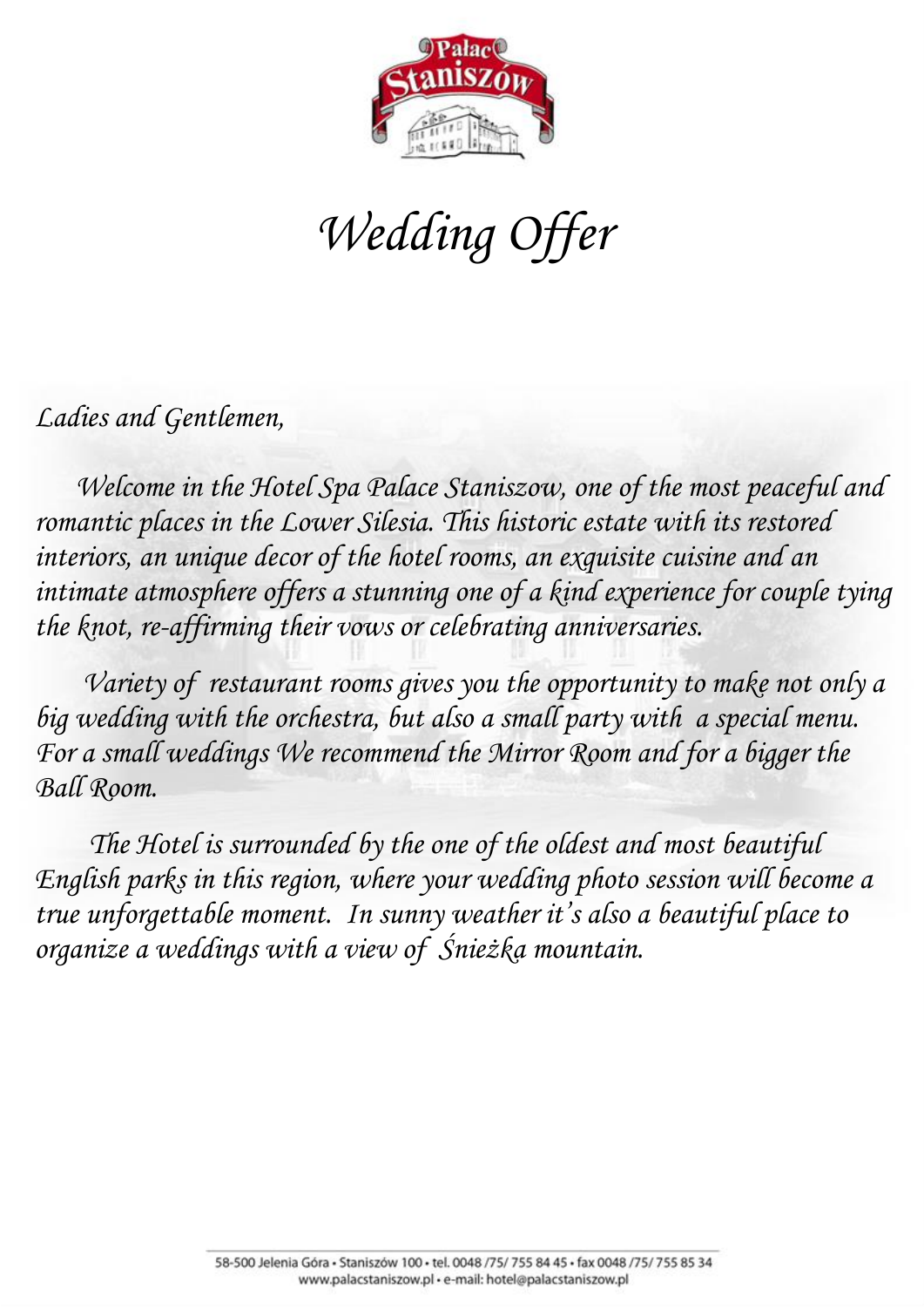

# *Wedding rooms:*

The Mirror Room – up to 40 people



The Fireplace Room – up to 40 people



The Ballroom with two small rooms ( 140m2) – up to 120 people

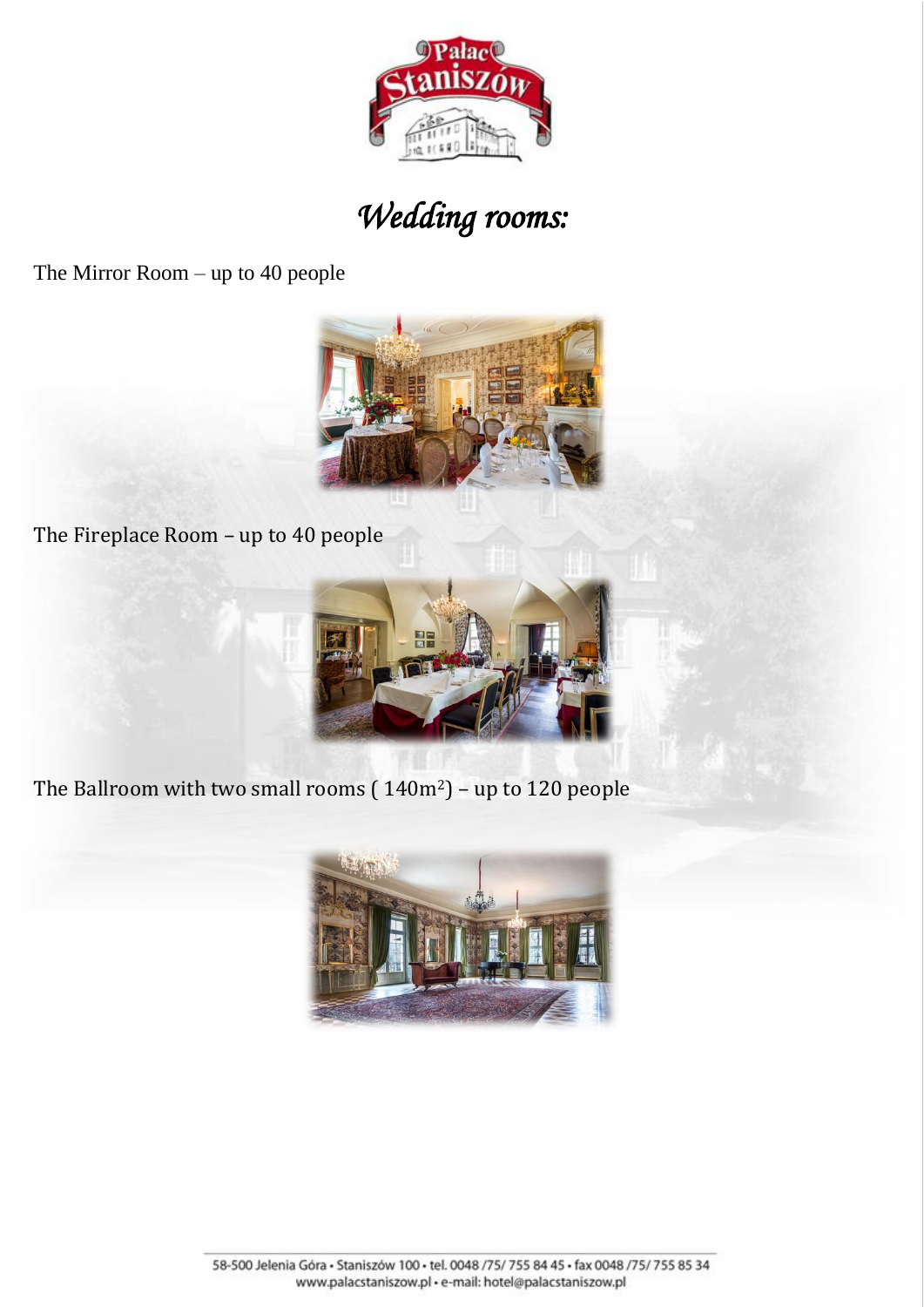

### *Wedding party includes:*

- *Welcome champagne and canapés*
- *Wedding dinner: appetizer, soup, main dish, dessert*
- *Hot and cold snack buffet*

*We would like to present you a sample menu from which you can choose a set:*

# *I Option: 260 PLN/person, menu:*

1) Pâté Cream of parsley with salmon Duck leg, potato gratena, baby peas Dark chocolate mousse

2) Smoked trout in a sauce of fresh cucumbers Porcini mushroom soup Pork loin stuffed with feta cheese, baby vegetables and mashed potatoes Grappa - cinnamon ice cream on the colour sauces

# *Hot and cold snacks buffet:*

- Roasted meat platter(roast beef in English way, Gypsy pork, pork with plum, roll with bacon, stewed beef, turkey stuffed with dried fruits)
- Meat platter
- Turkey with caper in the old French way
- Pâté
- Herring in oil
- Herring in cream sauce
- Selection of aspics
- Smoked chicken salad with pineapple
- Tuna salad with wild rice
- Vegetable Polish salad
- Bread
- **RO** Fruits
- Sauces

#### *and a choice of two dishes from the following:*

- Pheasant stew with mushrooms
- $\infty$  Bigos polish cabbage and meat stew
- Chicken stick in a bread pastry
- 80 Beetroot soup

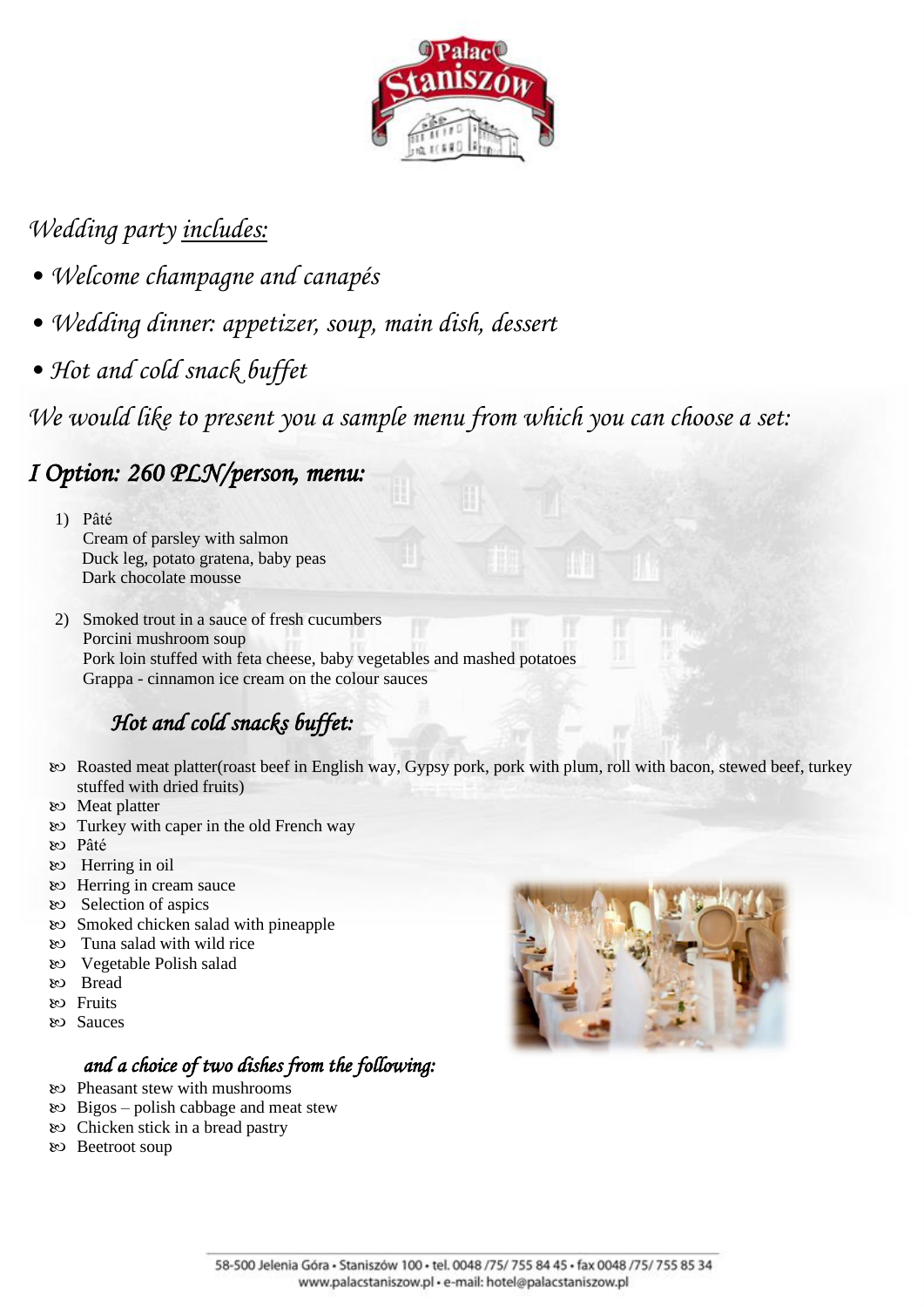

## *II Option: 295 PLN/person, menu:*

- 1) Slices of beef loin Fresh cucumber cream with dry fish Duck **ballontine** served with red cabbage and small dumplings Strawberries with a scoop of vanilla ice cream
- 2) Smoked salmon carpaccio with sesame sauce and fennel Cream of asparagus with fried dumplings Chateuxbriand beef with dumplings and cabbage Peach with lemon sorbet and raspberry mousse

#### *Hot and cold snacks buffet:*

- Roasted meat platter (roast beef in English way, Gypsy pork, pork with plum, roll with bacon, Stewed beef, turkey stuffed with dried fruits)
- Meat platter
- Turkey with caper in the old French way
- Pâté
- Herring in oil
- Herring in cream sauce
- Stuffed salmon
- Selection of aspics
- Meat and fish terrines
- Smoked chicken salad with pineapple
- Tuna salad with wild rice
- Polish vegetable salad
- හ Bread
- Sauces
- Fruits
- Cakes

#### *and 3 courses to choose from:*

- Beetroot soup with patties with meat, cabbage and mushrooms
- Gammon
- Salmon in puff pastry
- Goulash soup



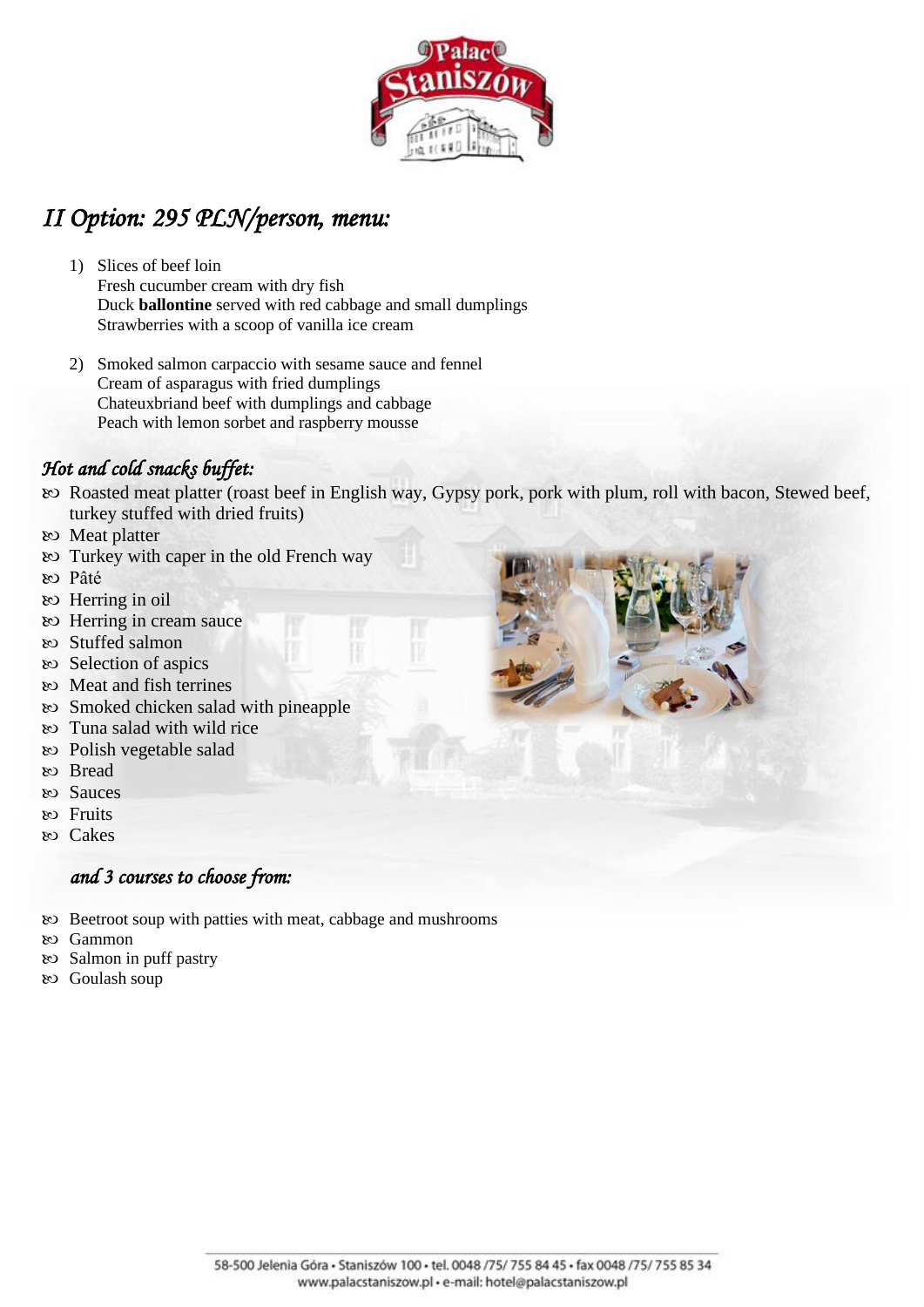

### *III Option: 360 PLN/person, menu:*

- 1) Terrine of lamb loin served with marinated vegetables and a small salad Cream of white vegetables, served with dumplings with duck confit Stuffed veal brisket, served with creamy carrot and vegetables and potatoes au gratin and Provencal sauce Mille - Feuilles with mango and coconut panna cotta, served with fruits
- 2) Smoked duck breast with herb salad and orange fillets Venison broth with fatless meat, royal pistachio cheese pralines Rolled pork loin with serano ham and boiled vegetables, served with cream mashed potatoes and olive sauce Honey and nuts parfait, served with candied fruits

#### *Hot and cold snacks buffet:*

- Slices of tenderloin with dried fruits
- Stuffed lamb chops
- Chicken chops with vegetables
- Beef chops with wasabi horseradish
- Veal chops with mushrooms
- Smoked duck breast
- Poultry galantine
- Venison terrine with fillets
- Terrine of Foie Gras
- Duck Galantine with mushrooms and pistachio nuts
- Duck and guinea fowl balontine
- Beef, poultry and fish jellies
- Seafood
- 80 Salmon terrine
- Vegetable terrine
- Stuffed tomatoes
- Stuffed cucumbers
- Cream puffs with caviar
- Vegetables pies
- Shrimp pies
- Meat pies
- Mixed tarts
- Roasted veal salad
- Mixed salad with lettuce and cheese
- 80 Salad with smoked fish
- Mixed Cocktails
- Stuffed roe loin
- Spicy beef soup with noodles
- Baked chicken wings
- Shish kebabs with shrimp and baked salmon
- Baked fish mousse
- Fruits
- Cakes

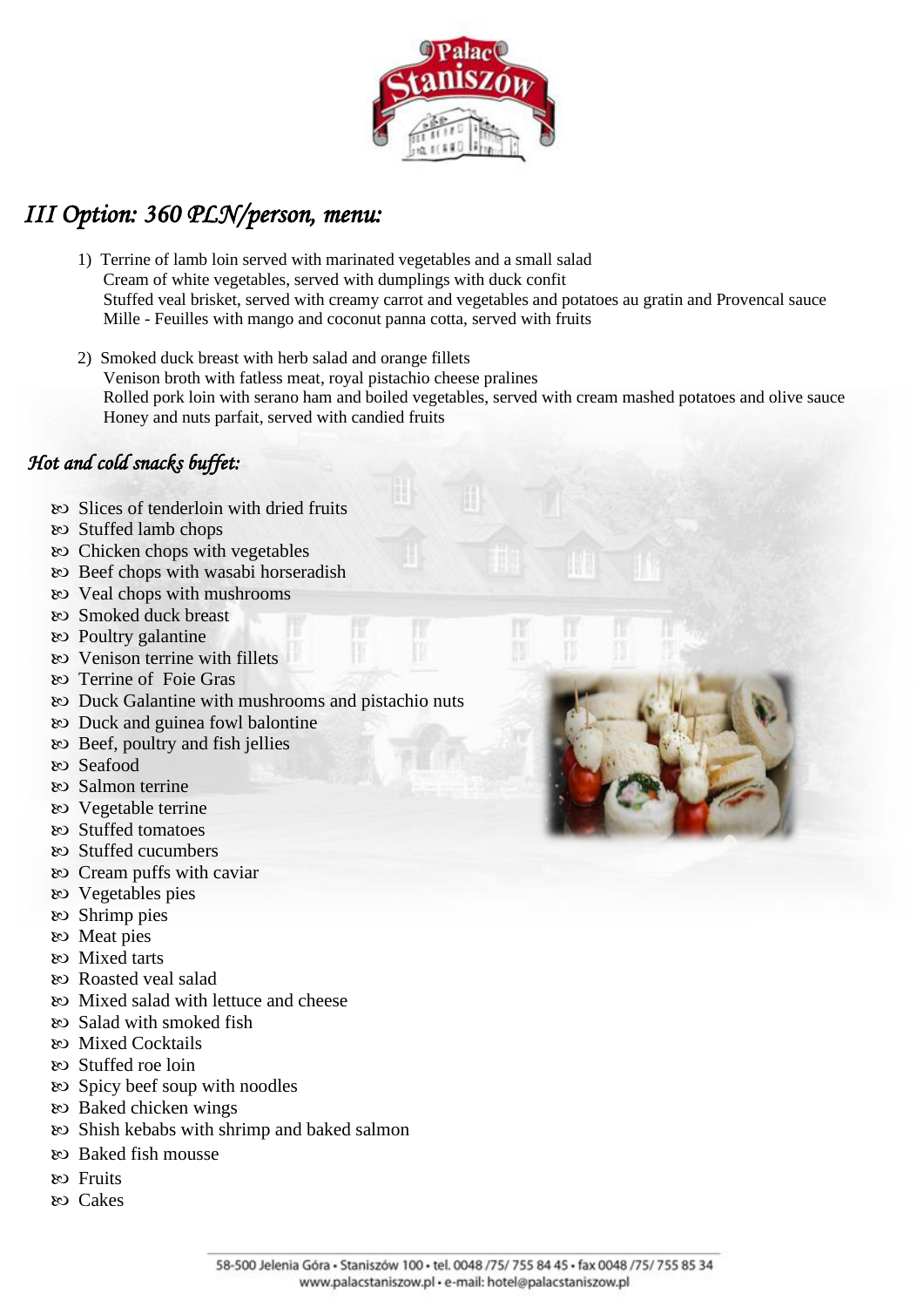

# *Alcohol is calculated according to open-bar*

### *Also You can choose our offer for an open bar:*

*I Open bar: 125 pln/person in the selected hours during the wedding:*Spirits: Sobieski, Smirnoff, Red wine, White wine, Johnny Walker Red Label, Ballanties, Hennessy, Beer, juices, water, soft drinks, coffee and tea

*II Open bar: 150 pln/person in the selected hours during the wedding* : Spirits: Sobieski, Smirnoff, Żołądkowa Gorzka , Martini Extra Dry, Bianco, Rosso, Campari, Gin, Baileys, Johnny Walker Red Label, Ballanties, Hennessy, Red wine, White wine, Beer, sparkling wine, juices, water, soft drinks, coffee and tea

*If you wish to organize an all-night wedding party we charge 5% of consumption in order to pay out our staff. Please note that in this case it is necessary to take all rooms in the main building of the Palace (24 rooms).*



*Moreover, it is also possible to organize after-party in the form of an exquisite dinner, barbecue or ... according to your wishes. Sample prices are: - 130 PLN per person for an exquisite dinner in the ballroom - 100 PLN per person for barbecue or other opportunities according to individual arrangements.*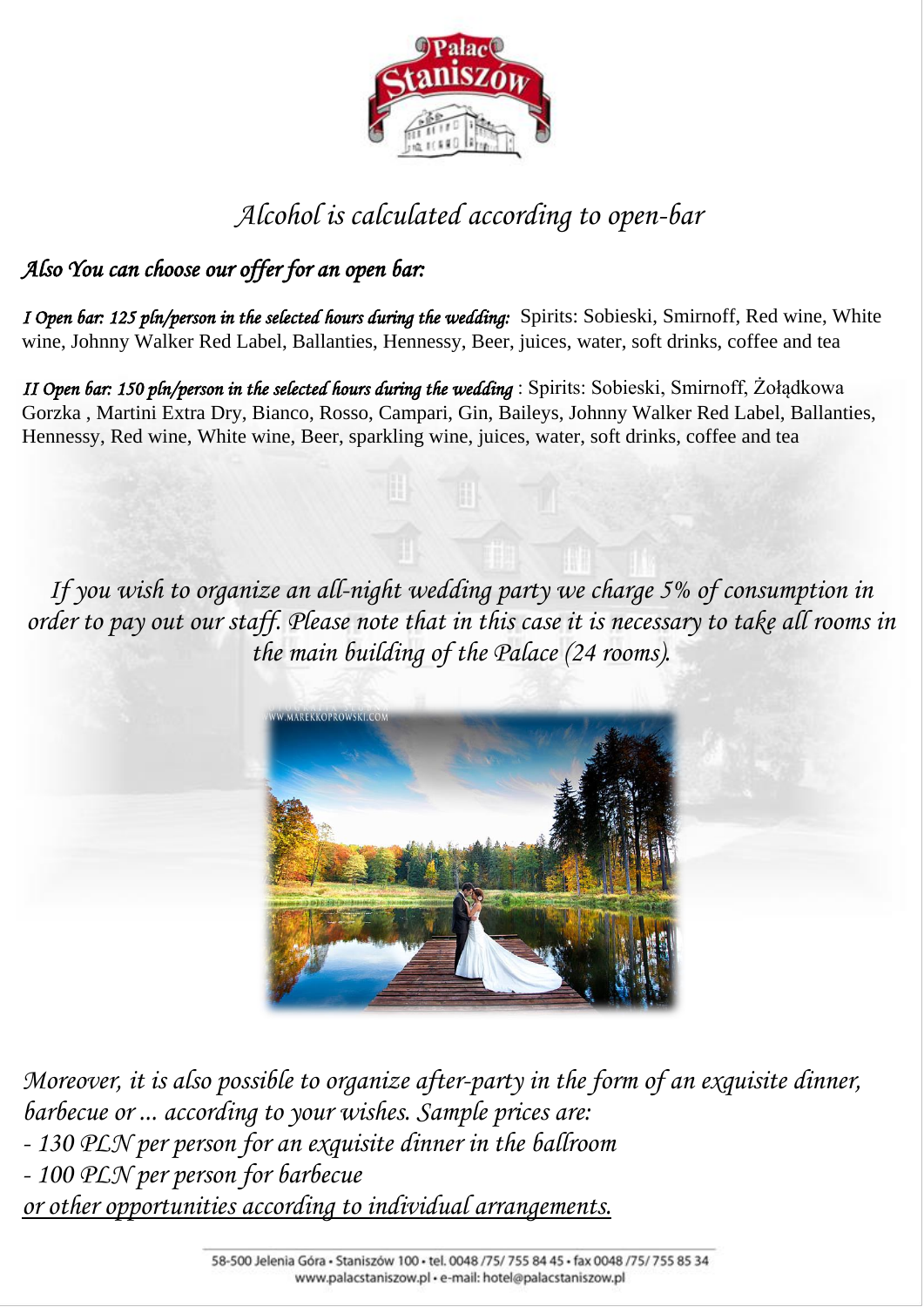

*The Palace of Staniszow contains 43 double rooms (that can be used as single rooms) including 6 suites. 24 rooms are located in the main building, 10 rooms (including the "The Gate" suite) are located in the Bachelor's House and 9 rooms we have in Spa building. Each of the rooms has an unique décor which is adapted to the character of every following month, sign of the zodiac or color.*

*Prices for a night with breakfast:*

*Single Room: 320,- PLN Double Room: 410,- PLN Apartment: 410,-PLN Apartment ,,Four Seasons":-660,-PLN Extra bed: 100,-PLN Baby bed: 50,-PLN \* One of the suites for the Bride and Groom, we offer free of charge.*